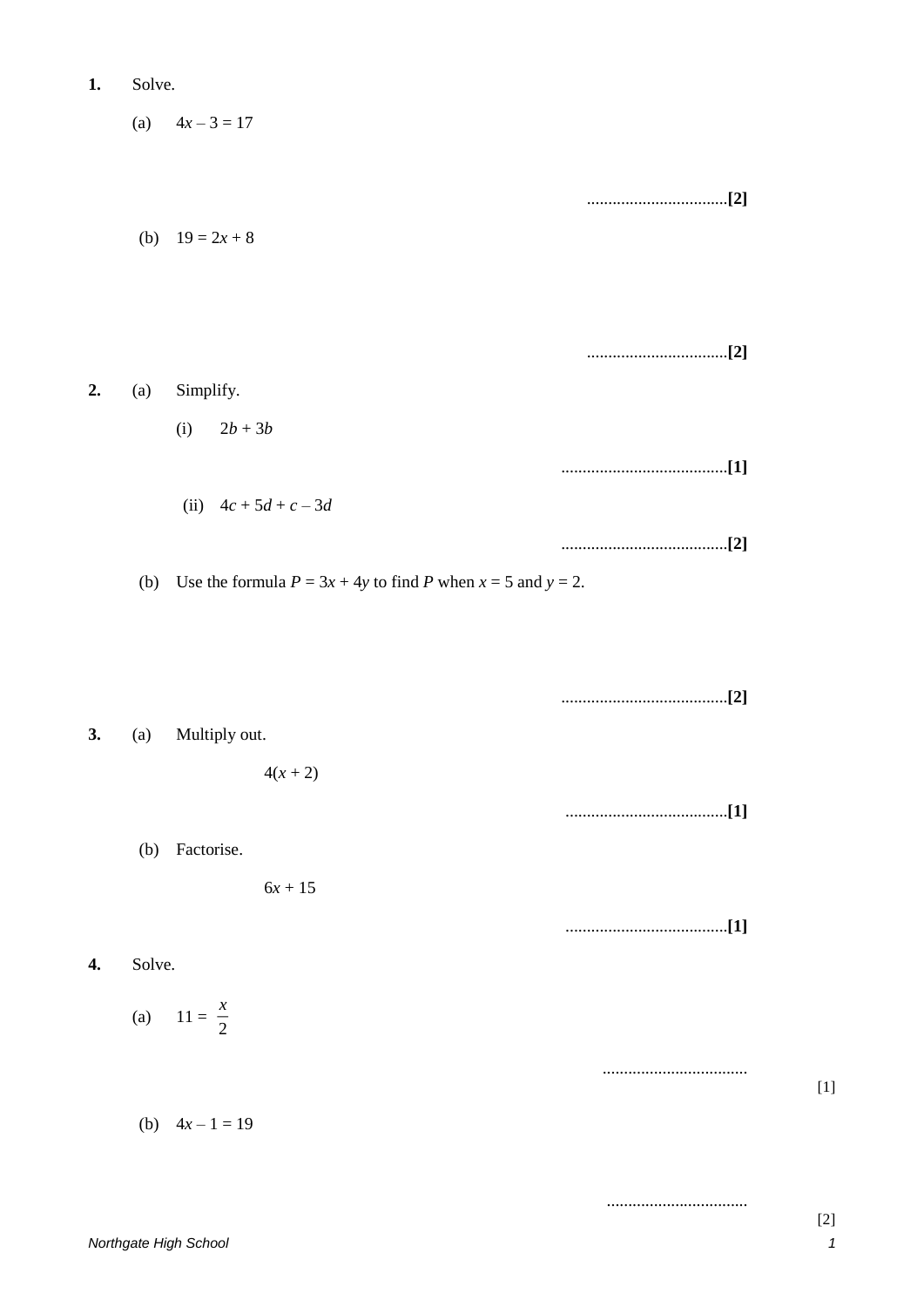**5.** (a) Solve this inequality.

$$
\frac{3x+2}{5} < 4
$$

....................................**[3]**  $3x + 2$ (b) Represent the solution to the inequality  $\frac{3n+2}{5}$  < 4 on the number line below. –8 0 8 [1] **6.** The angles of a quadrilateral are *x*,  $3x$ ,  $2x + 20^{\circ}$  and  $x - 10^{\circ}$ .  $\overline{3}x$  $2x + 20^{\circ}$  $3x$ **Not to scale**   $x - 10^{\circ}$ *x*  (a) The sum of the angles of a quadrilateral is 360º. Use this information to write down an equation in *x*. ..........................................................**[1]** (b) Solve your equation to find *x*. Hence find the size of the largest angle in the quadrilateral. *x* = ................................ ° largest angle .................. °**[3] 7. Not to scale**  $3a + 7$ 4а  $2a$  $2a$  $2a$ 9  $3a + 7$ The perimeter of this rectangle is equal to the perimeter of this triangle.

Find an expression for the missing length in the triangle.

......................................**[3]**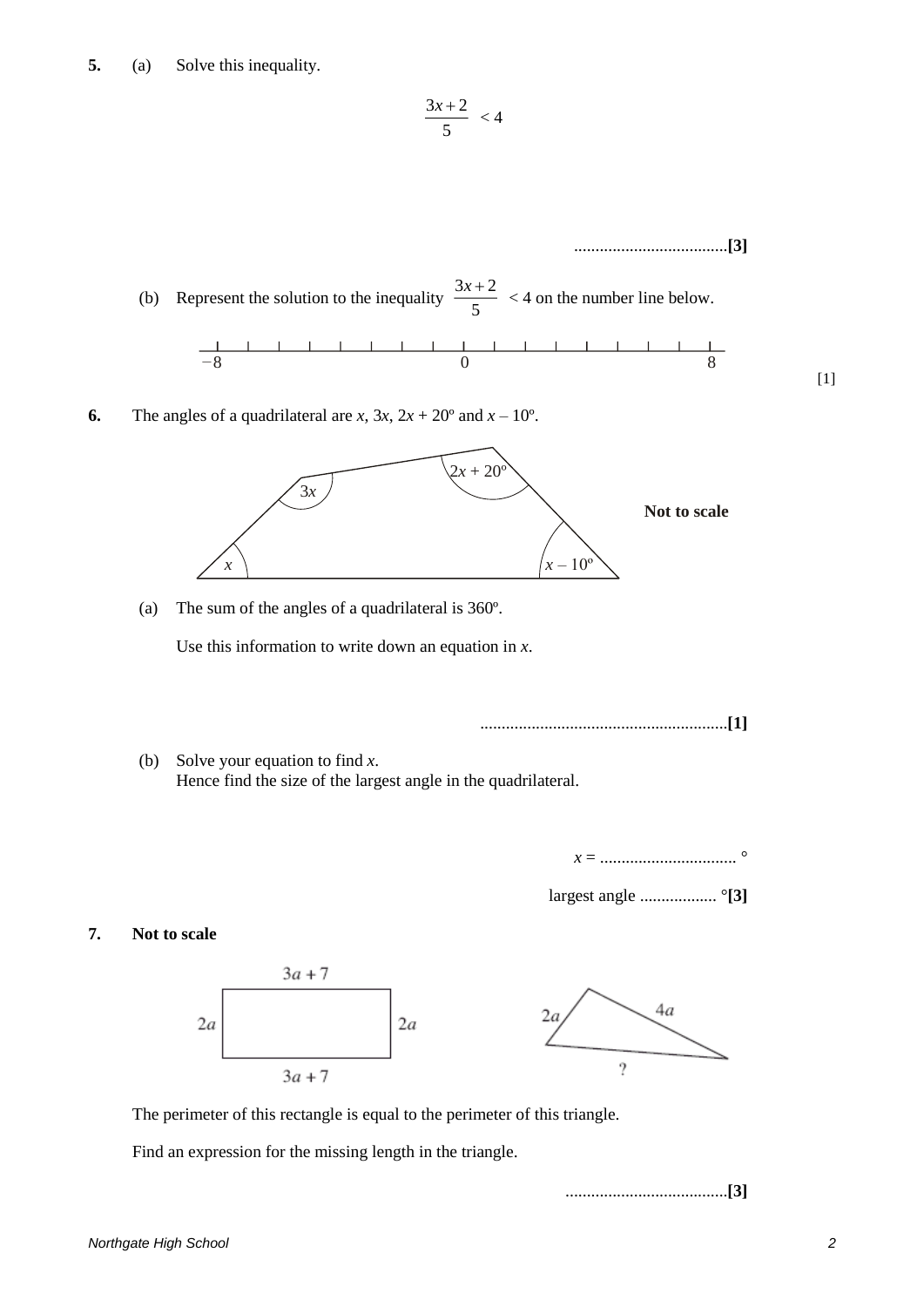$2a - 6c + 5a + c$ 

......................................**[2]** (b) Multiply out.  $5(x-4)$ .....................................**[1]** (c) Factorise.  $x^2 + 3x$ ......................................**[1]** (d) Rearrange  $y = 5x - 2$  to make *x* the subject.

.....................................

..........................................

**9.** The perimeter of this rectangle is 86 cm.



Form an equation in *x* and solve it to find *x*.

[2]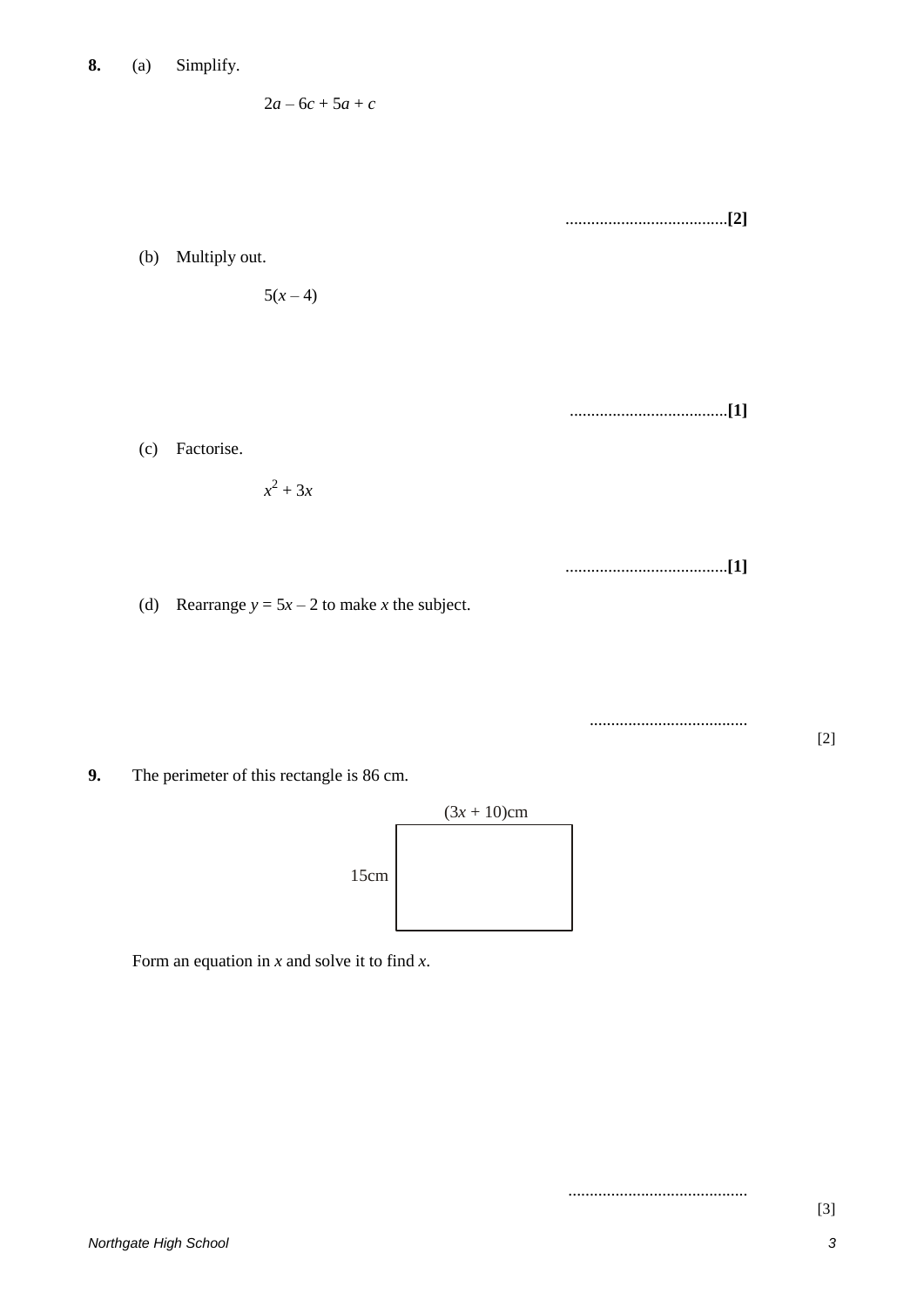$$
2(x+7)=6x
$$

.....................................**[3]**

(b) Solve this inequality.

 $2x + 6 < 0$ 

Represent your solution on the number line.



**11.** Rearrange this formula to make *x* the subject.

 $y = 3x^2 + 4$ 

..........................................**[3] 12.** (a) Factorise.  $5x - 3x^2$ .......................................**[2]** (b) Solve. (i)  $3(2x + 5) = 9$ .......................................**[3]** (ii)  $6x - 10 = 2x + 8$ .......................................**[3]**

*Northgate High School 4*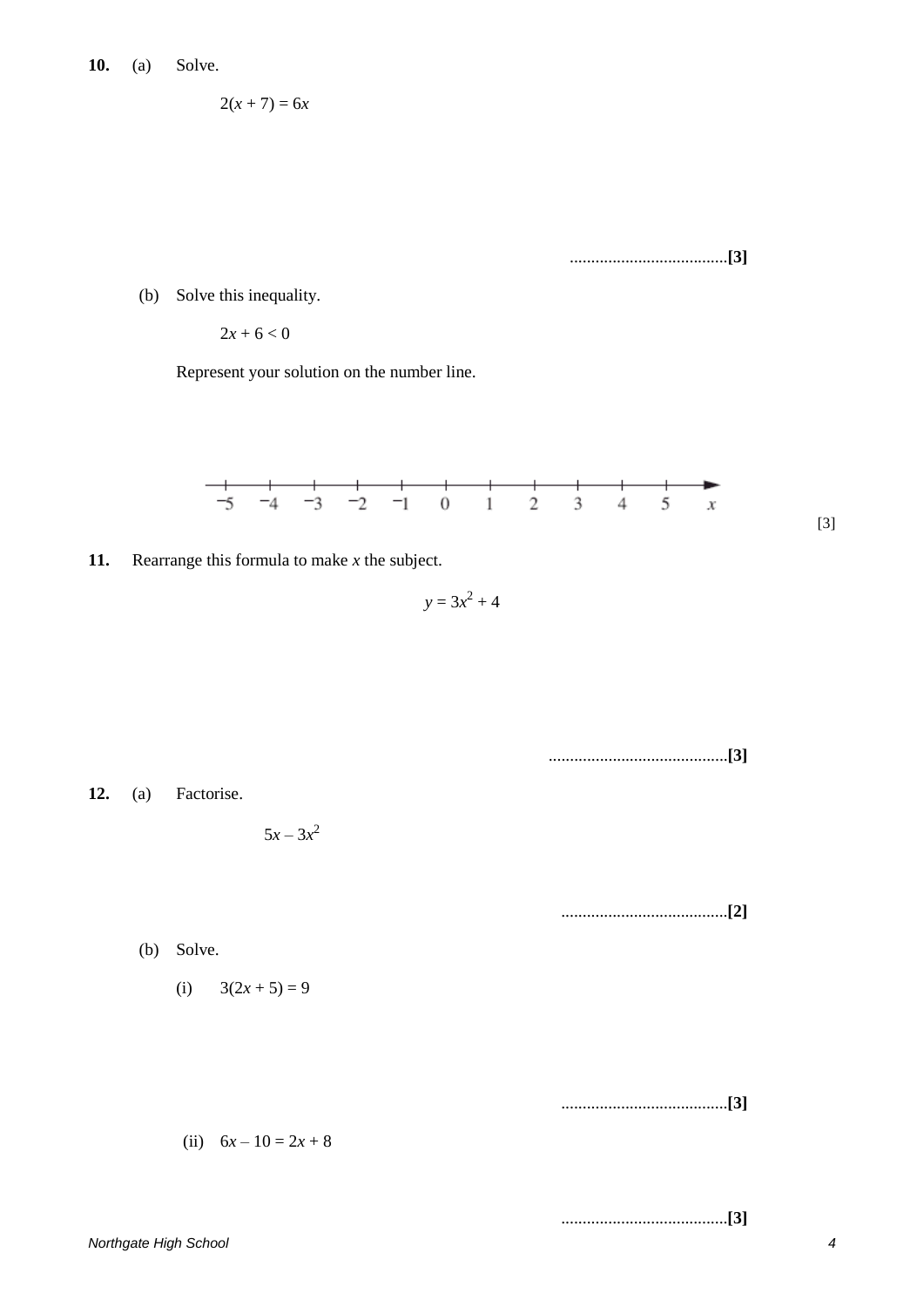$$
6x > x + 10
$$

.....................................**[2]**

(b) Factorise and solve this equation.

$$
x^2-7x+6=0
$$

....................................**[3]**

**14.** Rearrange  $x = 4y + 1$  to make *y* the subject.

..........................................**[2]**

$$
15. (a) Solve.
$$

(i) 
$$
\frac{x}{5} = 15
$$

...............................**[1]**

(ii) 
$$
3x + 13 = 2(x + 9)
$$

...............................**[3]**

(b) Rearrange this formula to make *b* the subject.

$$
P=2b+2h
$$

...............................**[2]**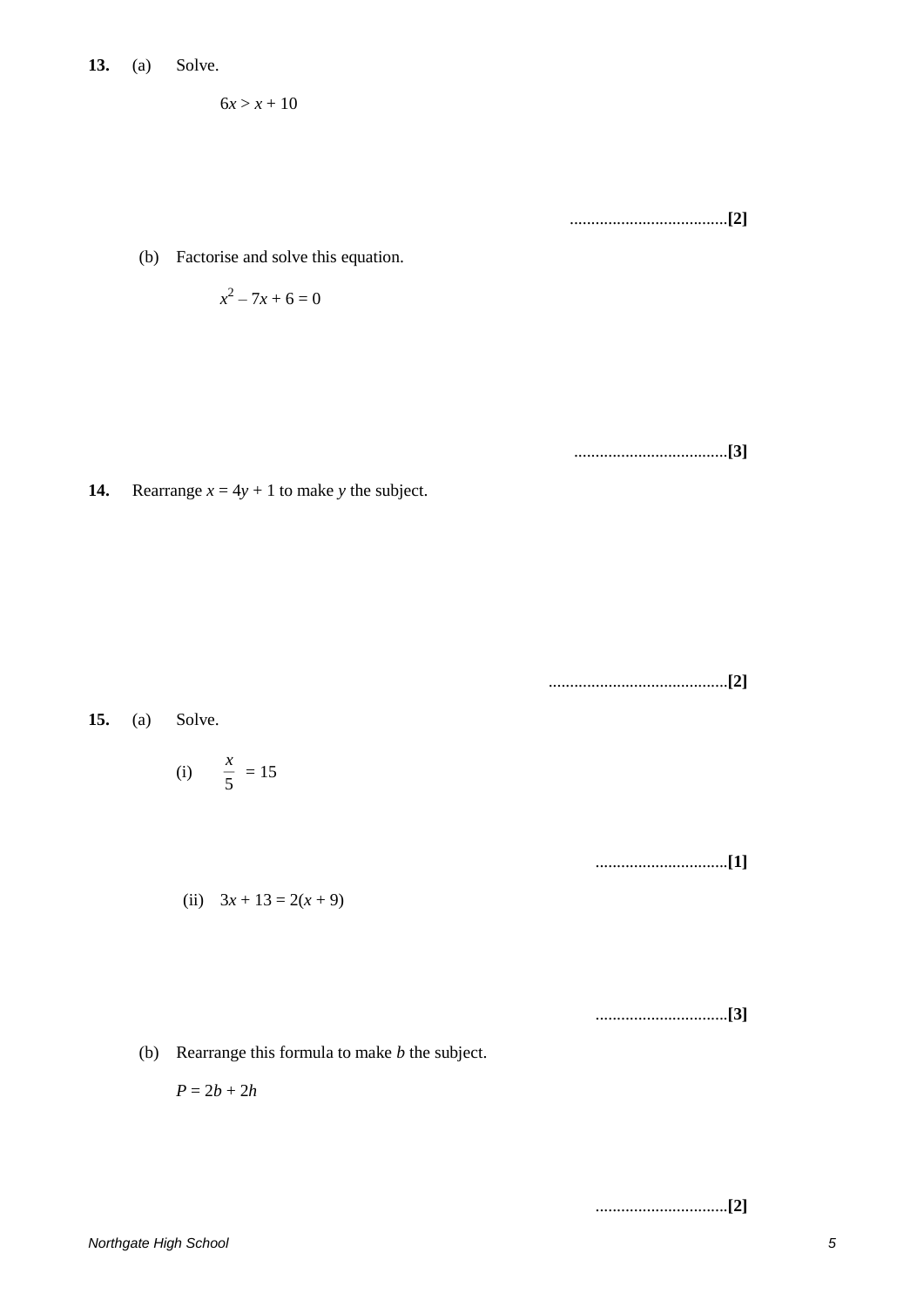$4\leq 2n<11$ ........................................**[3] 17.** (a) Solve.  $3(2x + 7) = 15$ 

.....................................**[3]**

(b) Expand.

$$
(x+5)(x-3)
$$

....................................**[2]**

**18.** (a) Factorise and solve.

 $x^2 - 5x - 14 = 0$ 

.......................................

(b) Solve algebraically.

$$
5x - 2y = 19
$$

$$
6x + y = 16
$$

*x* = .....................................

*y* = ................................**[3]**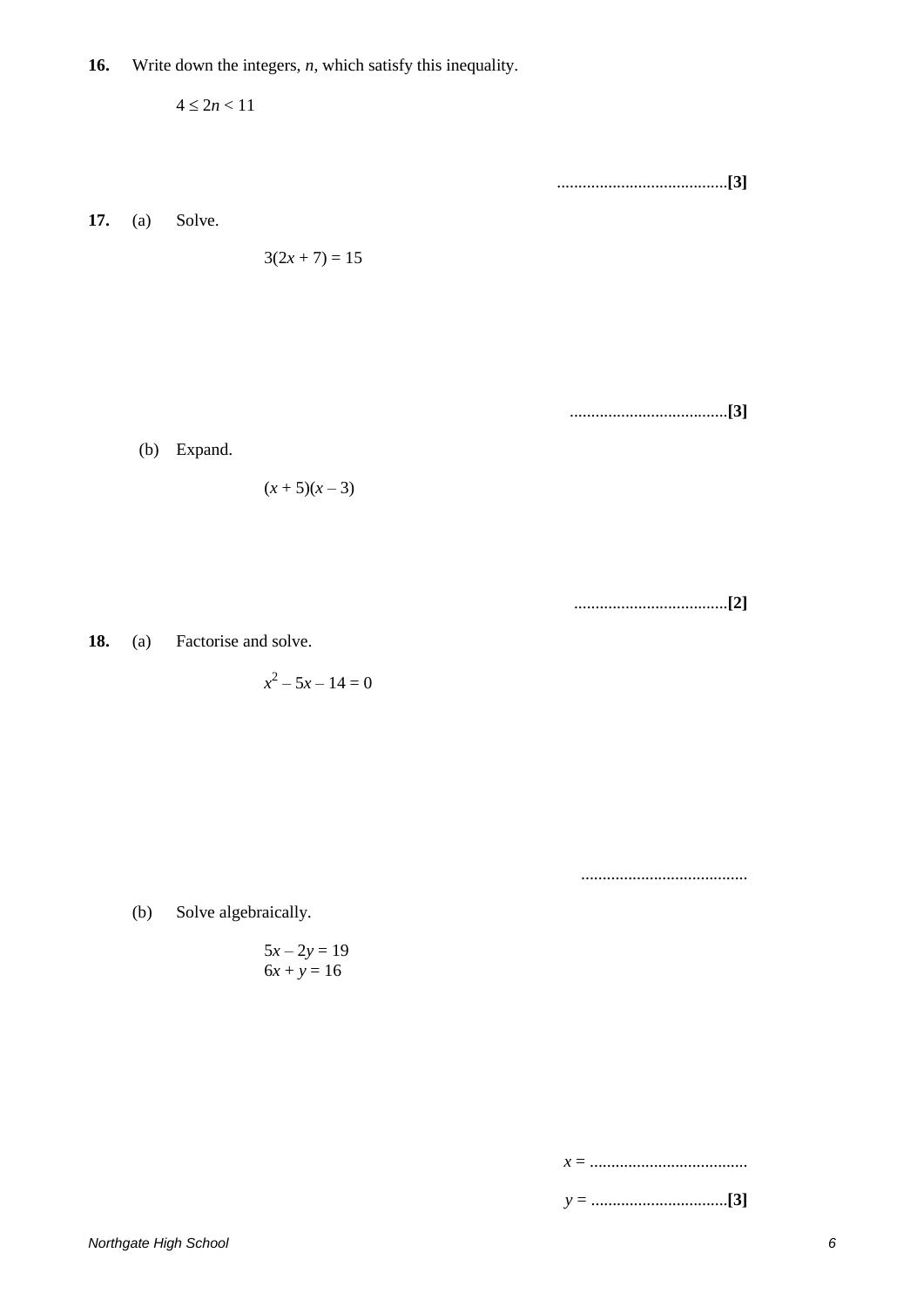**19.** Solve.

 $3x^2 - 8x + 2 = 0$ 

Give your answers correct to 2 decimal places.

.............................................................**[3] 20.** The expression  $x^2 - 4x - 21$  can be written in the form  $(x - a)^2 - b$ . (a) Find the values of *a* and *b*. *a* = ..................................... *b* = .....................................[3] (b) Hence find the minimum value of the expression and the value of *x* at which it occurs. minimum value............... when *x* =...............[2] **21.** (a) Multiply out and simplify.  $(2x-1)(3x+2)$ .....................................**[3]** (b) (i) Factorise.  $x^2 - 7x + 12$ .....................................**[2]**

(ii) Hence simplify.

$$
\frac{2x^2-6x}{x^2-7x+12}
$$

.................................**[3]**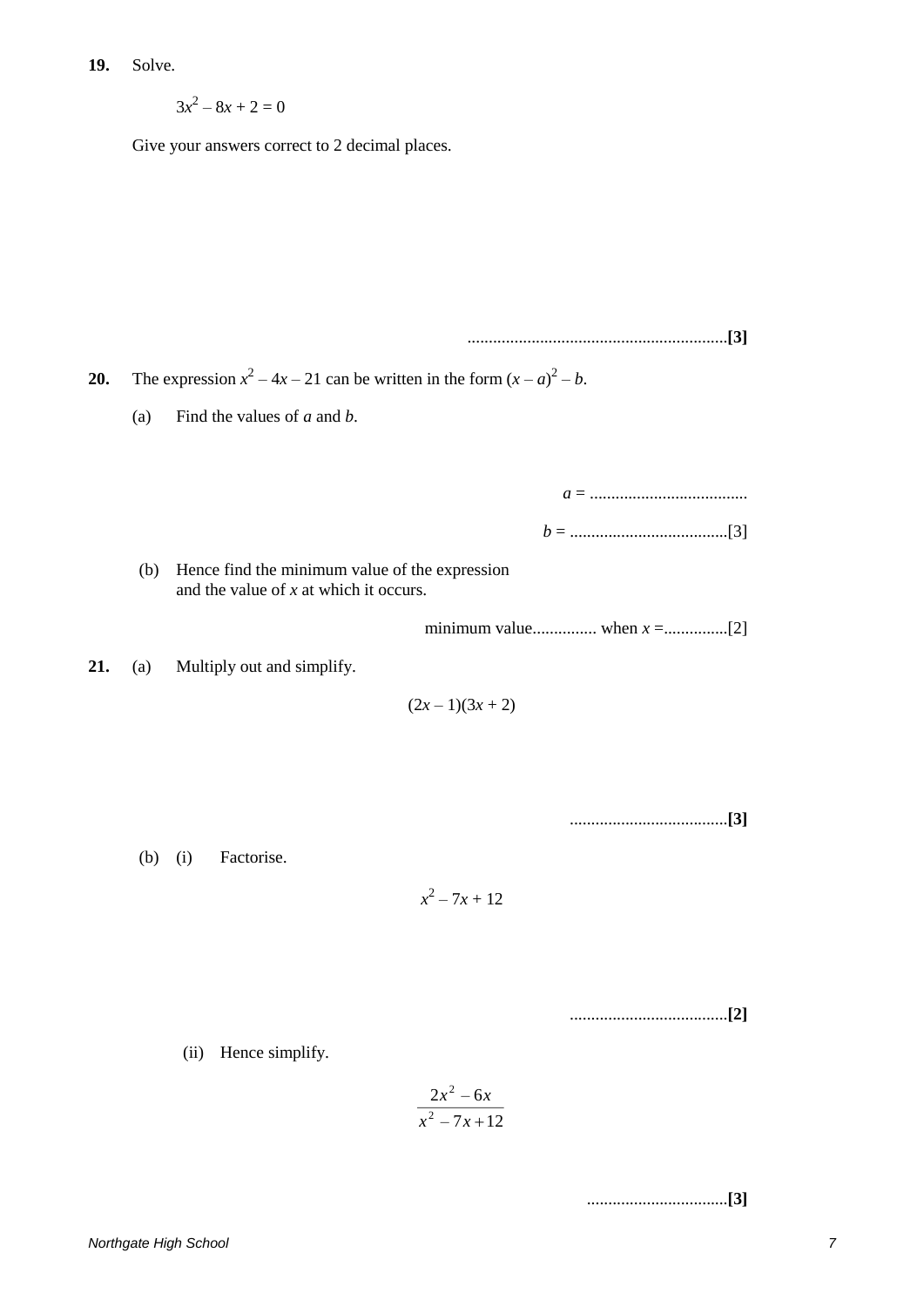$$
x^2+9x+20
$$

.................................**[2]**

(ii) Solve.

$$
x^2+9x+20=0
$$

................................**[1]**

(b) Solve algebraically these simultaneous equations.

$$
14x + 3y = 1
$$
  

$$
4x - y = 4
$$

| ∼ |  |  |
|---|--|--|
|   |  |  |

*y* = ..............................**[3]**

**23.** (a) Write  $x^2 - 6x + 7$  in the form  $(x - a)^2 - b$ .

.....................................................**[3]**

(b) Hence state the minimum value of  $x^2 - 6x + 7$ .

...................................**[1]**

(c) Using your answer to part (a), or otherwise, solve the equation  $x^2 - 6x + 7 = 0$ . Leave your answers in the form  $x = c \pm \sqrt{d}$ .

....................................**[2]**